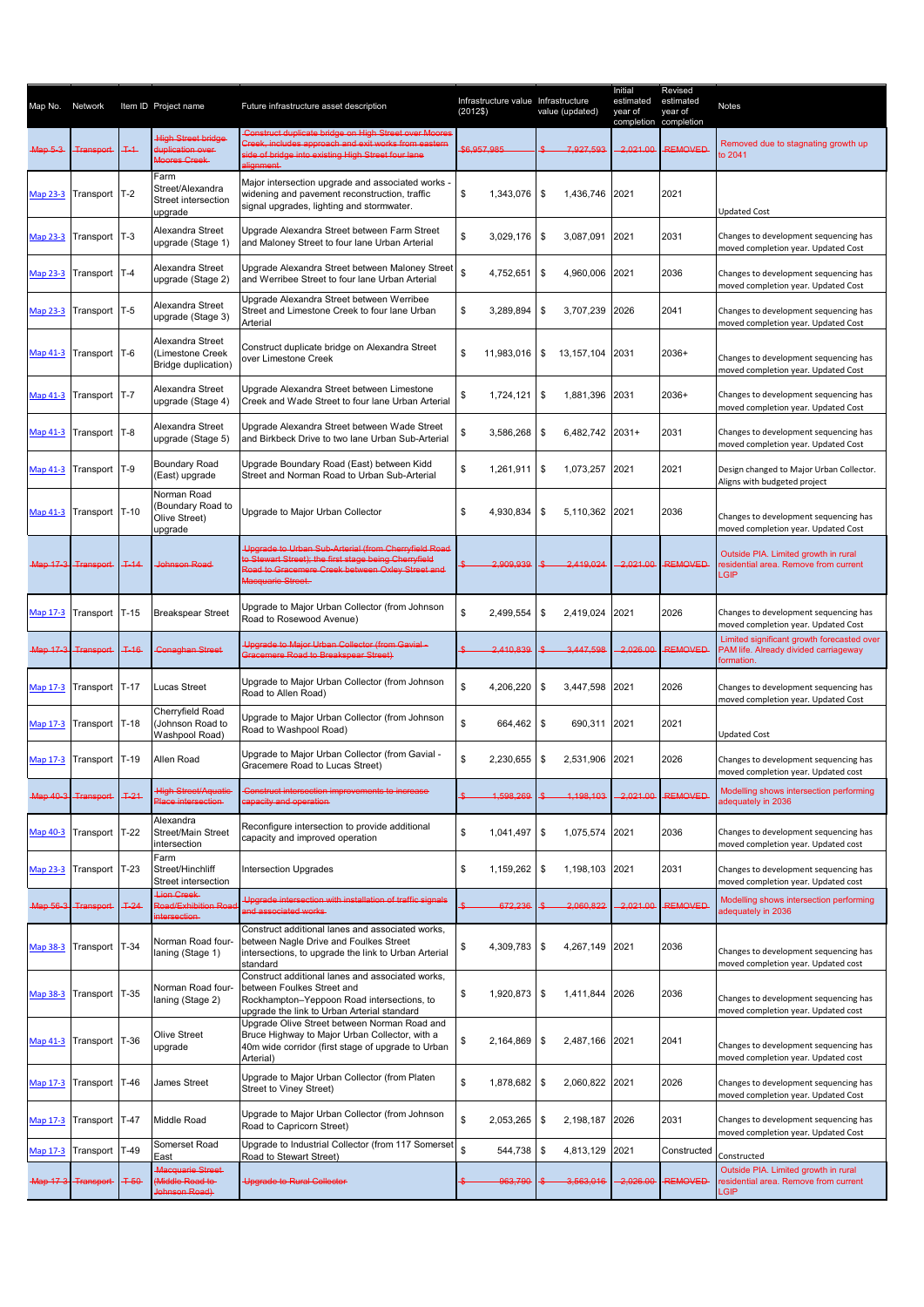| Map No. Network |                                 |        | Item ID Project name                                              | Future infrastructure asset description                                                                                                                                                            | (2012\$) |                | Infrastructure value Infrastructure<br>value (updated) | Initial<br>estimated<br>year of<br>completion completion | Revised<br>estimated<br>year of | Notes                                                                                                                                   |
|-----------------|---------------------------------|--------|-------------------------------------------------------------------|----------------------------------------------------------------------------------------------------------------------------------------------------------------------------------------------------|----------|----------------|--------------------------------------------------------|----------------------------------------------------------|---------------------------------|-----------------------------------------------------------------------------------------------------------------------------------------|
| Map 17-3        | Transport                       | $T-51$ | Macquarie Street<br>(Somerset Road to<br>Middle Road)             | Upgrade to Industrial Collector                                                                                                                                                                    | \$       | 5,483,967      | \$<br>3,655,484                                        | 2021                                                     | 2021                            | Updated cost based on current construction<br>works.                                                                                    |
| Map 17-3        | Transport                       | $T-53$ | <b>Capricorn Street</b><br>⊃ougias otreet                         | Upgrade to Industrial Collector (from Somerset<br>Road to Middle Road)<br><u>Construct exterision or Douglas Street (from </u>                                                                     | \$       | 4,723,215      | \$<br>3,442,826                                        | 2021                                                     | 2031                            | Changes to development sequencing has<br>moved completion year. Updated cost                                                            |
| <b>Map 17-3</b> | Transport                       | T-56   |                                                                   | Construct extension of Douglas Street (from                                                                                                                                                        | \$       | 8,236,963      | 7,190,681<br>\$.                                       | 2026                                                     | 2036                            | Changes to development sequencing has                                                                                                   |
| Map 21-3        | Transport                       | $T-57$ | Douglas Street<br>extension (Stage 3)<br>Somerset Road            | Douglas Street/Somerset Road link to Morgan<br>Street). Build as Industrial Collector.<br>Construct extension of Somerset Road (from                                                               | \$       | 7,161,743      | \$<br>6,236,793                                        | $2031+$                                                  | 2041                            | Changes to development sequencing has<br>moved completion year.<br>Changes to development sequenting has                                |
| Map 17-3        | Transport                       | $T-58$ | West (Stage 1)                                                    | Gracemere Overpass to Douglas Street/Somerset                                                                                                                                                      | \$       | 5,729,142      | \$<br>4,813,129                                        | 2026                                                     | 2036                            | moved completion year. Updated Cost                                                                                                     |
|                 | Map 21-3 Transport              | $T-59$ | Somerset Road<br>West (Stage 2)                                   | Construct extension of Somerset Road (from<br>Douglas Street/Somerset Road link to Wiseman<br>Street). Build as Industrial Collector.                                                              | \$       | 4,125,486      | 3,563,016 2031+<br>\$                                  |                                                          | 2041                            | Changes to development sequencing has<br>moved completion year. Updated cost                                                            |
|                 | Map 17-3 Transport              | $+60$  | Boongary Road<br>Upgrade (Stage 1)                                | Designate as Rural Arterial (from Stewart Street to<br>Halfpenny Road)                                                                                                                             |          | 2,166,836      | <b>REMOVED</b>                                         | 2.026.00                                                 | <b>REMOVED</b>                  | Outside PIA. Limited growth in rural<br>esidential area. Remove from current<br><b>CIP.</b> Promote use of Gracemere<br><b>Overpass</b> |
| Map 17-3        | Transport                       | $T-61$ | <del>Joongary rwac</del>                                          | besignate as ivural Artenar (ironi i lalipenny ivoau                                                                                                                                               | \$       | 2,820,797      | 3,566,493<br>\$                                        | 2031                                                     | 2021                            | In current budget                                                                                                                       |
| <b>Map 21-3</b> | Transport                       | $T-62$ | Douglas<br>Street/Somerset<br>Road link                           | Construct new road link between Somerset Road<br>and Douglas Street opposite Kabra-Scrubby<br>Creek Road                                                                                           | \$       | 6,464,784      | \$<br>6,079,472 2031+                                  |                                                          | 2036+                           | Changes to development sequencing has<br>moved completion year.                                                                         |
|                 | Map 23-3 Transport              | $T-63$ | Alexandra<br>Street/North Coast<br>Rail Line grade-<br>separation | Construct Alexandra Street grade-separated over the<br><b>North Coast Rail Line</b>                                                                                                                |          | 23.960.906     | <b>REMOVED</b>                                         | $2031+$                                                  | <b>REMOVED</b>                  | Removed as alternate designs on Farm<br>Street can accommodate volumes up to<br>2036                                                    |
|                 | Map 17-3 Transport              | T-66   | Johnson<br>Road/Middle Road<br>intersection                       | Intersection upgrade and associated works                                                                                                                                                          | \$       | 469,064        | \$<br>500,283                                          | 2021                                                     | 2031                            | Changes to development sequencing has<br>moved completion year                                                                          |
|                 | Map 17-3 Transport              | $T-67$ | Johnson<br>Road/Breakspear<br>Street intersection                 | Intersection upgrade and associated works                                                                                                                                                          | \$       | 798,541        | \$<br>1,068,197                                        | 2021                                                     | 2026                            | Changes to development sequencing has<br>moved completion year. Updated Cost                                                            |
|                 | Map 17-3 Transport              | T-68   | Johnson<br>Road/Lucas Street<br>intersection                      | Construct intersection improvements to increase<br>capacity and operation                                                                                                                          | \$       | 472,237        | \$<br>1,068,197                                        | 2021                                                     | 2041                            | Changes to development sequencing has<br>moved completion year                                                                          |
|                 | Map 41-3 Transport              | T-69   | Norman Road<br>extension                                          | Construct one lane in each direction to establish a<br>new Major Collector link between the Norman<br>Road/Rockhampton-Yeppoon Road intersection<br>and Norman Road/Boundary Road intersection     | \$       | 5,068,807      | \$<br>5,193,301                                        | $2031+$                                                  | 2041                            | Changes to development sequencing has<br>moved completion year. Updated cost                                                            |
| Map 17-3        | Transport                       | $T-73$ | <b>Webster Street</b>                                             | Upgrade to Major Urban Collector (from Riley Drive                                                                                                                                                 | \$       | 304,628        | \$<br>316,870                                          | 2026                                                     | 2026                            | <b>Updated Cost</b>                                                                                                                     |
|                 |                                 | $T-74$ | <b>Webster Street</b>                                             | to Victoria Street)<br>Extend Webster Street eastward as Major Urban                                                                                                                               | \$       | 4,277,440      | \$<br>3,883,867                                        | 2031                                                     | 2031                            |                                                                                                                                         |
| Map 17-3        | Transport<br>Map 17-3 Transport | $T-76$ | extension<br><b>Breakspear-</b><br>Street/Rosewood                | Collector<br>Construct intersection improvements to increase<br>sapacity and operation                                                                                                             |          | 607,597        | 2,225,336                                              | 2.026.00                                                 | <b>REMOVED</b>                  | <b>Updated Cost</b><br>Limited significant growth forecasted over<br>PAM life.                                                          |
|                 | Map 17-3 Transport              | $T-77$ | Avenue intersection<br>Bland-<br>Street/Conaghan-                 | Construct intersection improvements to increase                                                                                                                                                    |          | 1,626,279      | 8.992.966                                              | 2,026.00                                                 | <b>REMOVED</b>                  | Limited significant growth forecasted over<br>PAM life.                                                                                 |
|                 |                                 |        | Street intersection                                               | apacity and operation                                                                                                                                                                              |          |                |                                                        |                                                          |                                 |                                                                                                                                         |
|                 | Map 41-3 Transport              | $+80$  | Olive Street<br>Extended-                                         | <b>Construct extension of Olive Street (from Norman)</b><br>Road to McMillan Avenue). Build as Major Urban-<br>Collector, with a 40m wide corridor (to cater for future<br><b>Jrban Arterial).</b> |          | 3.089.002      | 5,476,725                                              | $2031+$                                                  | <b>REMOVED</b>                  | Limited significant growth forecasted over<br>PAM life.                                                                                 |
|                 | Map 41-3 Transport              | T-81   | McMillan Avenue                                                   | Construct extension of McMillan Avenue south<br>from Olive Street extended for 100m (approx.).<br>Build as Major Urban Collector, with a 30m wide<br>corridor.                                     | \$       | 798,241        | \$<br>836,149                                          | $2031+$                                                  | 2036+                           | Changes to development sequencing has<br>moved completion year. Updated cost                                                            |
|                 | Map 41-3 Transport              | T-82   | McMillan Avenue                                                   | Construct extension of McMillan Avenue (from T-<br>81 to existing McMillan Avenue construction). Build \$<br>as Major Urban Collector, with a 30m wide corridor.                                   |          | 398,411        | \$<br>421,133 2031+                                    |                                                          | 2036+                           | Changes to development sequencing has<br>moved completion year. Updated cost                                                            |
|                 | Map 17-3 Transport              | $+83$  | Cherryfield Road<br>Washpool Road to<br>Reigel Drive)             | Upgrade to Major Urban Collector (from Washpool<br>Road to Reigel Drive)                                                                                                                           |          | 2,381,336      | 2,882,535                                              | 2.031.00                                                 | <b>REMOVED</b>                  | Limited significant growth forecasted over<br>PAM life.                                                                                 |
|                 | Map 17-3 Transport              | T-84   | Allen Road                                                        | New Major Urban Collector (from Lucas Street to<br>Deaves Avenue, and second entry into future<br>development on Lot 1 on LN1538)                                                                  | \$       | 1,961,157      | \$<br>2,182,079                                        | 2031                                                     | 2036                            | Changes to development sequencing has<br>moved completion year. Updated Cost                                                            |
|                 | Map 41-3 Transport              | $T-85$ | Olive Street upgrade                                              | Upgrade Olive Street between Norman Road and<br><b>Bruce Highway to Urban Arterial</b>                                                                                                             |          | 2.716.681      | 434,000                                                | $2031+$                                                  | <b>REMOVED</b>                  | AADT 1210 2036 (vehicles using alternate<br>routes) (T-36 not even required at this<br>stage)                                           |
|                 | Map 17-3 Transport              | $T-86$ | Middle Road                                                       | Upgrade to Industrial Collector (from Capricorn<br>Street to Macquarie Street)                                                                                                                     | \$       | 6,481,939      | \$<br>2,326,392                                        | 2021                                                     | Constructed                     | Constructed. Built as Major Urban Collector                                                                                             |
|                 | Map 17-3 Transport              | $T-90$ | Somerset Road<br>East                                             | Upgrade to Industrial Collector (from 117 Somerset<br>Road to 31 Somerset Road (Pacific National))                                                                                                 | \$       | 3,528,836      | \$<br>2,924,953 2021                                   |                                                          | 2036                            | Changes to development sequencing has                                                                                                   |
|                 | Map 41-3 Transport T-92         |        | McMillan Avenue                                                   | Upgrade to Major Urban Collector (from T-82 to T-<br>69), with a 30m wide corridor                                                                                                                 | \$       | $2,961,723$ \$ | 3,156,770 2031+                                        |                                                          | 2041                            | moved completion year. Updated Cost<br>Changes to development sequencing has                                                            |
|                 | Map 17-3 Transport T-93         |        | Washpool Road                                                     | Upgrade to Major Urban Collector from Cherryfield<br>Road to future intersection for Lot 4 on SP119672                                                                                             | \$       | $1,923,546$ \$ | 2,114,733 2021                                         |                                                          | 2021                            | moved completion year. Updated cost<br>Changes to development sequencing has                                                            |
| Map 17-3        | Transport                       | $T-94$ | Washpool Road                                                     | Connect Washpool Road to Temora Street as                                                                                                                                                          | \$       | 1,923,546      | \$<br>2,012,896 2026                                   |                                                          | 2026                            | moved completion year. Updated cost<br>Change Alignment due to updated flood                                                            |
|                 |                                 |        | Connector                                                         | Major Urban Collector                                                                                                                                                                              |          |                |                                                        |                                                          |                                 | modelling                                                                                                                               |
| Map 17-3        | Transport T-95                  |        | Temora Street<br>Connector                                        | Connect Temora Street to Allen Road as Major<br>Urban Collector                                                                                                                                    | \$       | 2,547,431      | \$<br>865,801                                          | 2036+                                                    | 2041                            | change alignment due to updated flood<br>modelling and change to acquision of land<br>rather than full construction                     |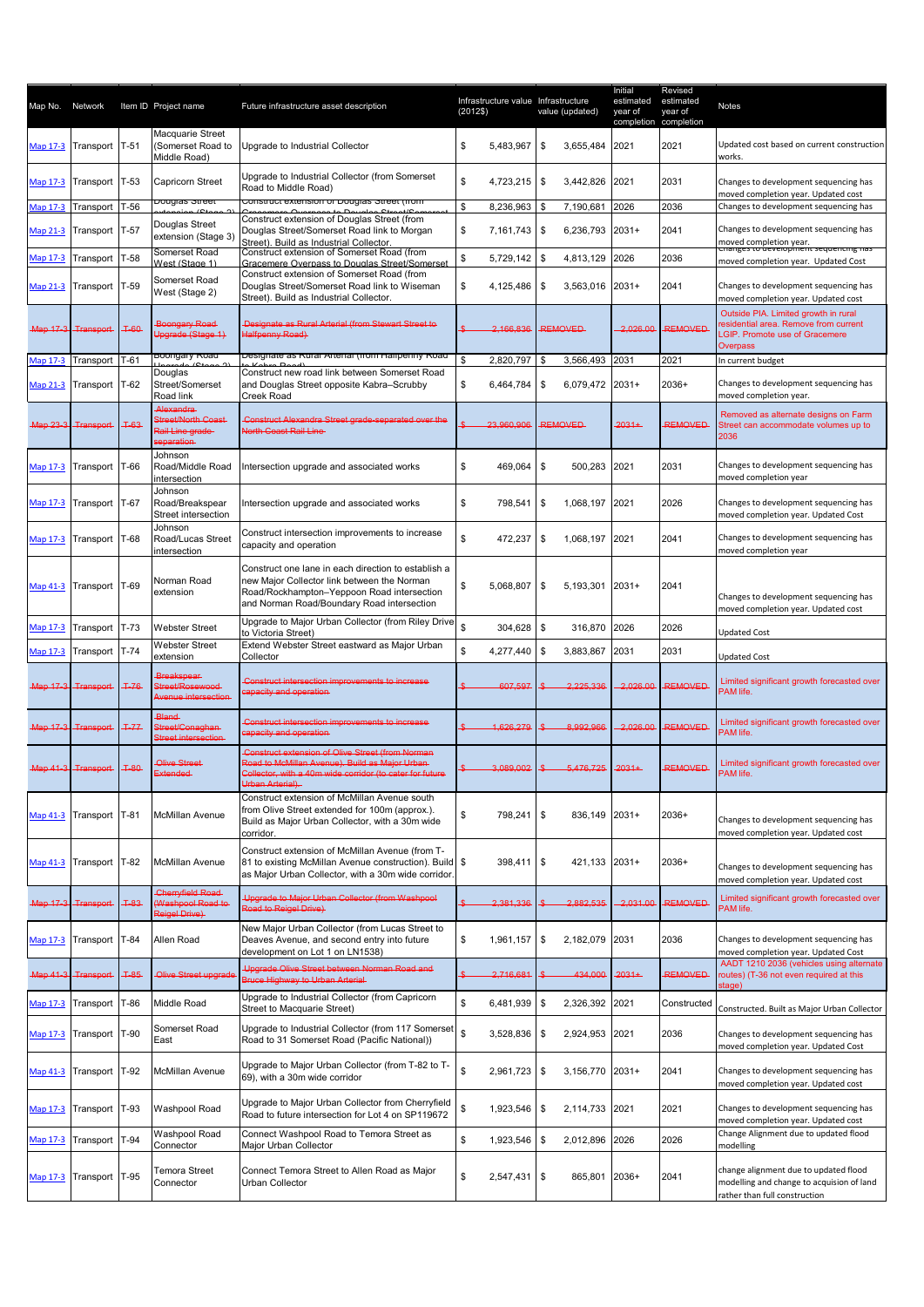| Map No. Network |                          |         | Item ID Project name                                                                | Future infrastructure asset description                                                                                                                         | (2012\$)   | Infrastructure value Infrastructure | value (updated) |                | Initial<br>estimated<br>vear of<br>completion completion | Revised<br>estimated<br>vear of | Notes                                                                        |
|-----------------|--------------------------|---------|-------------------------------------------------------------------------------------|-----------------------------------------------------------------------------------------------------------------------------------------------------------------|------------|-------------------------------------|-----------------|----------------|----------------------------------------------------------|---------------------------------|------------------------------------------------------------------------------|
| Map 41-3        | Transport T-96           |         | Alexandra<br>Street/Birkbeck<br>Drive/Belmont Road associated works<br>intersection | Major upgrade to roundabout configuration and                                                                                                                   | \$         | 2,770,755                           | \$              | 2,225,336      | 2021                                                     | 2026                            | Changes to development sequencing has<br>moved completion year. Updated cost |
| Map 41-3        | Transport                | T-97    | Alexandra Street<br>Extended (via<br>McLaughlin Street)                             | Construct extension of Alexandra Street (from<br>Birkbeck Drive/Belmont Road intersection to<br>William Palfrey Road). Build as Major Urban<br>Collector.       | \$         | 3,516,493                           | \$              | 8,992,966      | 2021                                                     | 2026                            | Changes to development sequencing has<br>moved completion year. Updated cost |
| Map 41-3        | Transport T-98           |         | <b>William Palfrey</b><br>Road                                                      | Upgrade to Major Urban Collector                                                                                                                                | \$         | 5,963,301                           | \$              | 5,476,725      | 2021                                                     | 2031                            | Changes to development sequencing has<br>moved completion year. Updated cost |
|                 | Map 41-3 Transport T-99  |         | William Palfrey<br>Road                                                             | Deviation of William Palfrey Road to join at Olive<br>Street. Build as Major Urban Collector, with a 40m<br>wide corridor (to cater for future Urban Arterial). | \$         | 3,292,465                           | \$              | 2,296,711      | 2026                                                     | 2021                            | Changed based on current development<br>approval. Updated cost               |
| Map 41-3        | Transport T-100          |         | William Palfrey<br>Road/Olive Street<br>Intersection                                | Construct three-leg signalised intersection at new<br>William Palfrey Road/Olive Street intersection                                                            | \$         | 2,801,595                           | \$              | 1,584,548      | 2026                                                     | 2026                            | Changed based on current development<br>approval. Updated cost               |
|                 | Map 41-3 Transport T-101 |         | William Palfrey<br>Road                                                             | Deviation of William Palfrey Road to join at Olive<br>Street. Build as Major Urban Collector, with a 30m<br>wide corridor.                                      | \$         | 4,190,588                           | \$              | 2,882,535      | 2026                                                     | 2026                            | Changes to development sequencing has<br>moved completion year. Updated cost |
| Map 41-3        | Transport T-102          |         | William Palfrey<br>Road                                                             | Upgrade to Major Urban Collector, with a 30m wide<br>corridor                                                                                                   | \$         | 5,715,241                           | \$              | 4,749,118      | 2031                                                     | 2031                            | Changes to development sequencing has<br>moved completion year. Updated cost |
| <b>Map 41-3</b> | Transport T-103          |         | McLaughlin Street<br>Extended                                                       | Acquire road corridor for post-2031 link                                                                                                                        | \$         | 654,206                             | \$              | 434,000        | $2031+$                                                  | 2041                            | Changes to development sequencing has<br>moved completion year. Updated cost |
| Map 17-3        | Transport T-104          |         | Allen Road                                                                          | Upgrade to Sub-Arterial for the first 550 metres<br>(approx.) from Gavial - Gracemere Road to<br>possible new intersection for Lot 1 on LN1538                  | \$         | 2,121,978                           | \$              | 2,326,392      | 2031                                                     | 2031                            | Changed to land take for future provision of<br>Urban Sub Arterial           |
| Map 17-3        | Transport T-105          |         | Washpool Road                                                                       | Upgrade to Major Urban Collector from T-93 to 136<br>Washpool Road                                                                                              |            | \$1,980,718                         | \$              | 3,910,032 2021 |                                                          | 2026                            | Updated due to change in development<br>sequencing                           |
|                 | Map 41-3 Transport T-106 |         | Alexandra Street<br>Extended/William<br>Palfrey Road<br>Intersection                | Construct intersection (roundabout configuration)<br>and associated works                                                                                       | \$         | 1,847,233                           | \$              | 2,772,885      | 2021                                                     | 2031                            | Changes to development sequencing has<br>moved completion year. Updated cost |
| Map 41-3        | Transport                | $T-107$ | <b>McMillan Avenue</b>                                                              | Upgrade to Major Urban Collector (from T-10 to T-<br>92), with a 30m wide corridor                                                                              | \$         | 3,265,118                           | $\sqrt{3}$      | 3,474,200      | 2031                                                     | 2041                            | Changes to development sequencing has<br>moved completion year. Updated cost |
|                 | Transport                | $T-108$ | Canning Street /<br>Denham Street                                                   | <b>Intersection Upgrade</b>                                                                                                                                     | <b>NEW</b> |                                     | \$              | 2,234,475      | <b>NEW</b>                                               | 2031                            | Identified in updated Modelling                                              |
|                 | Transport                | $T-109$ | Canning Street /<br><b>Fitzroy Street</b>                                           | Intersection Upgrade                                                                                                                                            | <b>NEW</b> |                                     | \$              | 2,437,609      | <b>NEW</b>                                               | 2031                            | Identified in updated Modelling                                              |
|                 | Transport                | $T-110$ | Canning Street /<br>Albert Street                                                   | Intersection Upgrade                                                                                                                                            | <b>NEW</b> |                                     | \$              | 2,336,042      | <b>NEW</b>                                               | 2026                            | Identified in updated Modelling                                              |
|                 | Transport T-111          |         | Norman Road /<br>Moores Creek Road                                                  | Intersection Improvements                                                                                                                                       | <b>NEW</b> |                                     | \$              | 820,837        | <b>NEW</b>                                               | 2031                            | Identified in updated Modelling                                              |
|                 | Transport                | $T-112$ | Alexandra Street /<br><b>Werribee Street</b>                                        | Intersection Upgrade                                                                                                                                            | <b>NEW</b> |                                     | \$              | 2,437,609      | <b>NEW</b>                                               | 2031                            | Identified in updated Modelling                                              |
|                 | Transport T-113          |         | <b>Washpool Creek</b><br><b>Bridge</b>                                              | Construct 2 lane bridge over Washpool Creek                                                                                                                     | <b>NEW</b> |                                     | \$              | 4,677,208      | <b>NEW</b>                                               | 2041                            | Identified in updated Modelling                                              |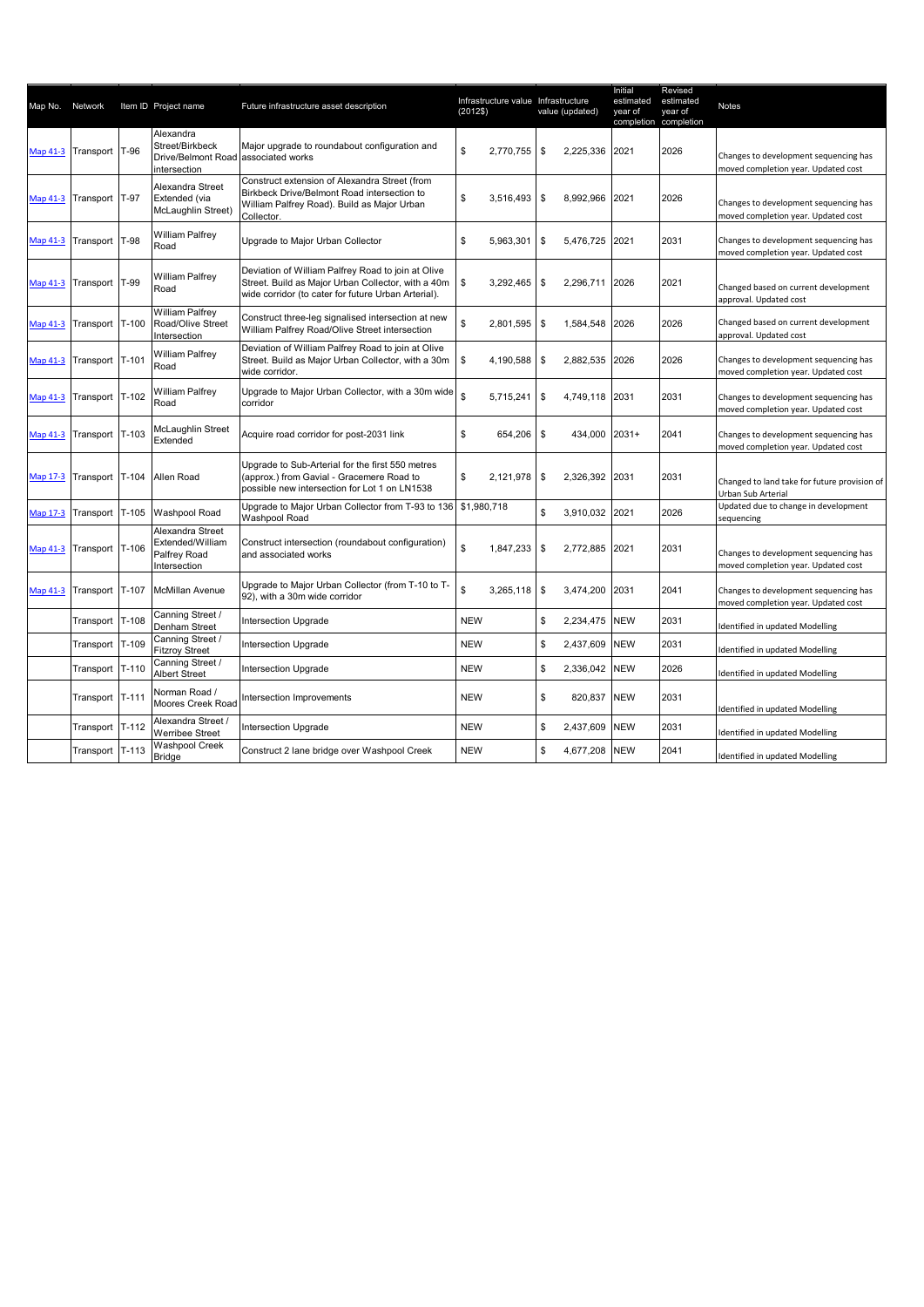| Map No.  | <b>Network</b>               | Item ID        | Project name                                      | Future<br>infrastructure<br>asset<br>description | Type                            | Infrastructure<br>value (2012\$) | Infrastructure<br>value (2019\$) | Estimated year Proposed year Comments<br>of completion | of completion |                                                                                                           |
|----------|------------------------------|----------------|---------------------------------------------------|--------------------------------------------------|---------------------------------|----------------------------------|----------------------------------|--------------------------------------------------------|---------------|-----------------------------------------------------------------------------------------------------------|
| 17-Ma    | Parks and<br>community       | <b>PCL501</b>  | Gracemere                                         | District sports<br>park                          | Land and<br>embellishments      | 3,949,631.00                     | \$4,148,120                      | 2021                                                   | 2026          | Deferring due to lower population<br>arowth.                                                              |
| $47-Ma$  | Parks and<br>sommunity       | <b>PCL502</b>  | Gracemere                                         | <b>District</b><br>sommunity<br>acility          | Land                            |                                  | \$123.36                         |                                                        | 2021          | Recommended to be deleted. No<br>demand for additional community<br>facilities in Gracemere.              |
| 17-Ma    | Parks and<br>community       | <b>PCL503</b>  | Gracemere                                         | District park                                    | and and<br>embellishments       | 1.558.894.00                     | \$1,547,175                      | 2021                                                   | 2026          | Deferring due to lower population<br>arowth                                                               |
| 17 May   | Parks and<br><b>ommunity</b> | <b>PCL504</b>  | Gracemere                                         | <b>District</b><br>community<br>acility          | and                             |                                  | \$148,895                        |                                                        | 2021          | Recommended to be deleted. No<br>demand for additional community<br>facilities in Gracemere.              |
| 17-May   | Parks and<br>community       | <b>PCL505</b>  | Gracemere                                         | District sports<br>park                          | Land and<br>embellishments      | 4,090,573.00                     | \$4,148,120                      | 2026                                                   | 2031          | Anticipated to become Gracemere's<br>future district sports park (only<br>nominally in this location)     |
| $41 - 5$ | Parks and<br>community       | <b>PCL513</b>  | Parkhurst                                         | District park                                    | Land and<br>embellishments      | 3,143,006.00                     | \$3,264,169                      | 2021                                                   | 2021          | To be completed by Stockland's<br>Development Application D117-<br>2017)                                  |
| $41 - 5$ | Parks and<br>community       | <b>PCL514</b>  | Parkhurst                                         | Regional<br>community<br>facilitv                | Land                            | 248,158.00                       | \$231,923                        | 2021                                                   | 2021          | To be completed by Stockland's<br>Development Application D117-<br>2017)                                  |
| $41 - 5$ | Parks and<br>community       | <b>PCL515</b>  | Parkhurst                                         | District sports<br>park                          | Embellishments                  | 6.325.799.00                     | \$3,676,387                      | 2016                                                   | 2026          | Anticipated to become a District<br>Sports Park for North Rockhampton<br>only nominally in this location) |
| 38-5     | Parks and<br>community       | <b>PCL516</b>  | Norman Gardens                                    | District park                                    | and and<br>embellishments       | 7,479,455.00                     | \$3,947,879                      | 2016                                                   | 2026          | Deferring due to lower population<br>arowth                                                               |
| 38-5     | Parks and<br>sommunity       | <b>PGI 517</b> | Jorman Gardens                                    | District<br>emmunity<br>acility                  | and and<br><b>mbellishments</b> |                                  | \$278.306                        |                                                        | 2021          | Recommended to be deleted. No<br>demand for an additional community<br>acility.                           |
| $40 - 5$ | Parks and<br>community       | <b>PCL518</b>  | Kershaw<br>Gardens Central<br>Precinct            | Regional park                                    | Embellishments                  |                                  | \$12,714,615                     |                                                        | Completed     | Kershaw Gardens completed.<br>Ongoing work to be done on<br>Southern Precinct                             |
| 40-5     | Parks and<br>sommunity       | <b>PCL519</b>  | Park Avenue<br>(Queens Park)<br><b>ingrade</b>    | District park                                    | Embellishments                  |                                  | \$1,501.89                       |                                                        | 2021          | Recommended to be deleted.                                                                                |
| $34 - 5$ | Parks and<br>community       | <b>PCL520</b>  | <b>Mount Archer</b><br>(Fraser Park)              | Regional park                                    | Embellishments                  | 1,134,189.00                     | \$2,797,606                      | 2026                                                   | 2026          | Ongoing upgrades                                                                                          |
| $13-Ma$  | Parks and<br>community       | <b>PCL521</b>  | Frenchville (Ollie<br>Smith Park)                 | District park                                    | Embellishments                  | 1.086.932.00                     | \$616,344                        | 2015                                                   | 2026          | Value reduced by 50% for upgrades<br>to existing facilities                                               |
| 24-May   | Parks and<br>community       | <b>PCL522</b>  | Koongal<br>(Rigarlsford<br>Park)                  | District park                                    | Embellishments                  | 1,086,932.00                     | \$616,344                        | 2021                                                   | 2026          | Value reduced by 50% for upgrades<br>o existing facilities                                                |
| 56-5     | Parks and<br>community       | <b>PCL523</b>  | Wandal (Ski<br>Gardens) -<br>upgrade              | District park                                    | Embellishments                  | 108.932.00                       | \$616,344                        | 2026                                                   | 2026          | Value reduced by 50% for upgrades<br>to existing facilities                                               |
| 46-5     | Parks and<br>community       | <b>PCL524</b>  | Rockhampton<br>City (Col Brown<br>Park) - upgrade | District park                                    | Embellishments                  | 1,134,189.00                     | \$1,232,686                      | 2026                                                   | 2026          |                                                                                                           |
| $46 - 5$ | Parks and<br>community       | <b>PCL525</b>  | Rockhampton<br>City (Riverside<br>Park)           | Regional park                                    | Embellishments                  | 900.561.00                       | \$36,000,000                     | 2026                                                   | Completed     |                                                                                                           |
| $41-5$   | Parks and<br>sommunity       | <b>PGI 526</b> | Heritage Village<br><b>Complex</b>                | ommunity<br>Little.                              | Land                            | 73,832.00 \$                     |                                  | 2016                                                   | 2021          | Recommended to be deleted.                                                                                |
|          |                              |                |                                                   |                                                  |                                 |                                  |                                  |                                                        |               |                                                                                                           |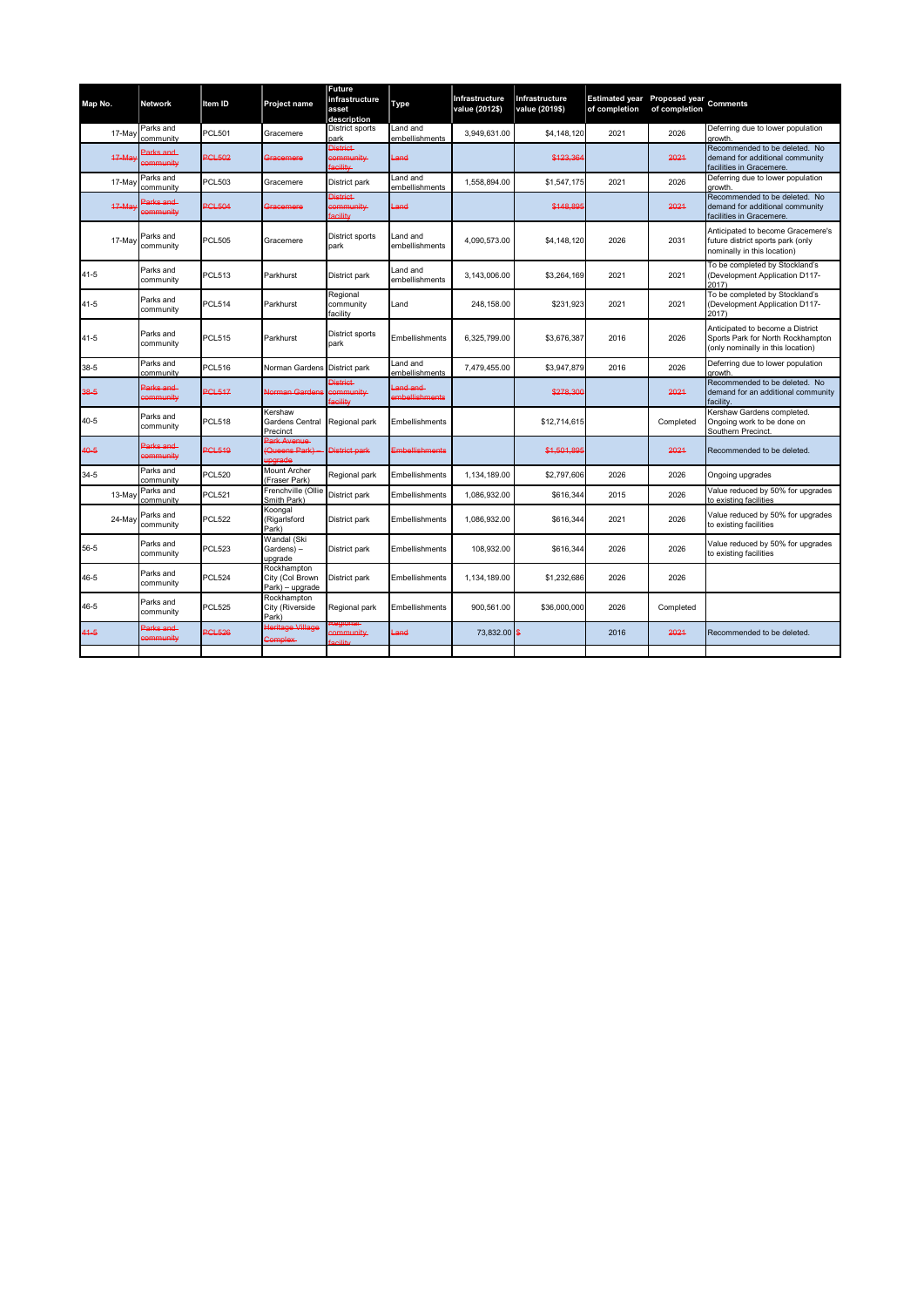| Map No.  | Network             | Item ID | Project name                                                      | Future infrastructure asset description                                                                     | Infrastructure value<br>(2012\$) | Infrastructure Value<br>(\$2019) | Estimated year<br>of completion | Updated year of Comments<br>completion |                                                                                                               |
|----------|---------------------|---------|-------------------------------------------------------------------|-------------------------------------------------------------------------------------------------------------|----------------------------------|----------------------------------|---------------------------------|----------------------------------------|---------------------------------------------------------------------------------------------------------------|
|          | Map 41-4 Stormwater | $D-1$   | Parkhurst East Drainage<br>Scheme (Stage 1)                       | Construct major drainage network from<br>northern extent of Bean Avenue toward \$982,156<br>Olive Street    |                                  | \$644,149                        | 2021                            | 2021                                   | Updated cost based on<br>recent modelling and<br>design                                                       |
|          | Map 41-4 Stormwater | $D-2$   | Norman Road cross-<br>drainage                                    | Construct new cross-drainage under<br>Norman Road                                                           | \$460,541                        | \$316,936                        | 2021                            | 2021                                   | Updated cost based on<br>recent modelling and<br>design                                                       |
|          | Map 41-4 Stormwater | $D-3$   | McMillan Avenue cross-<br>drainage                                | Upgrade cross-drainage in McMillan<br>Avenue                                                                | \$614,669                        | \$665,945                        | 2021                            | 2021                                   | Updated cost based on<br>recent modelling and<br>design                                                       |
|          | Map 41-4 Stormwater | $D-4$   | Parkhurst East Drainage<br>Scheme (Stage 2)                       | Establish major drainage network<br>upstream from McMillan Avenue cross- \$799,548<br>drainage              |                                  | \$679,824                        | 2021                            | 2021                                   | Updated cost based on<br>recent modelling and<br>design                                                       |
|          | Map 17-4 Stormwater | $D-5$   | Drainage Path North of<br>Washpool Road                           | Establish major drainage system<br>corridor parallel to Washpool Road                                       | \$161.586                        | \$1,817,507                      | 2021                            | 2026                                   | Updated to reflect<br>changes in development<br>sequencing. Updated cost<br>in recent modelling and<br>design |
|          | Map 17-4 Stormwater | $D-6$   | Gracemere Industrial<br>Area drainage<br>(Gracemere Creek)        | Establish major drainage system<br>corridor                                                                 | \$1,397.502                      | \$1,600,000                      | 2021                            | 2021                                   | Updated cost in recent<br>modelling and design                                                                |
| Map 17-4 | Stormwater          | $D-25$  | Gracemere Drainage<br>Path (Middle Road to<br>Railway Line)       | Establish major drainage system<br>corridor from Middle Road to northern<br>boundary of Lot 242 on LN837879 | \$681.282                        | \$780,000                        | 2021                            | 2021                                   | <b>Updated Cost</b>                                                                                           |
|          | Map 17-4 Stormwater | $D-26$  | Gracemere Industrial<br>Area - West of Overpass                   | Establish major drainage system<br>corridor                                                                 | \$611,407                        | \$700,000                        | 2026                            | 2026                                   | <b>Updated Cost</b>                                                                                           |
|          | Map 17-4 Stormwater | $D-27$  | Gracemere Industrial<br>Area - East of Overpass                   | Establish major drainage system<br>corridor                                                                 | \$43,672                         | \$50,000                         | 2021                            | 2026                                   | Updated to reflect<br>changes in development<br>sequencing. Updated cost<br>in recent modelling and<br>design |
| Map 17-4 | Stormwater          | $D-28$  | Road                                                              | Reigel Drive to Washpool Establish major drainage system<br>corridor                                        | \$192,157                        | \$7.616.663                      | 2021                            | 2026                                   | Updated to reflect<br>changes in development<br>sequencing. Updated cost<br>in recent modelling and<br>design |
|          | Map 41-4 Stormwater | $D-29$  | North of Olive Street to<br>Yaamba Road                           | Establish major drainage system<br>corridor                                                                 | \$213,992                        | \$245,000                        | 2026                            | 2026                                   | <b>Updated Cost</b>                                                                                           |
|          | Map 41-4 Stormwater | $D-31$  | North of Olive Street<br>across Yaamba Road<br>downstream of D-29 | Establish major drainage system<br>corridor                                                                 | \$52,406                         | \$60,000                         | 2031                            | 2031                                   | <b>Updated Cost</b>                                                                                           |
|          | Map 17-4 Stormwater | $D-33$  | North of Reigel Drive<br>toward Cherryfield Road                  | Establish major drainage system<br>corridor                                                                 | \$52,406                         | \$677,045                        | 2021                            | 2026                                   | Updated to reflect<br>changes in development<br>sequencing. Updated cost<br>in recent modelling and<br>design |
|          | Map 17-4 Stormwater | $D-36$  | Victoria Street and<br>Webster Street Drainage                    | Establish major drainage system<br>corridor                                                                 | \$131.016                        | \$150,000                        | 2031                            | 2031                                   | <b>Updated Cost</b>                                                                                           |
|          | Stormwater          | $D-37$  | Gracemere Industrial<br>Area - Detention Basin                    | Regional Detention Basin                                                                                    | <b>NEW</b>                       | \$6,672,303                      | <b>NEW</b>                      | 2026                                   | Identified in recent<br>modelling and design for<br>the Gracemere Industrial<br>Area                          |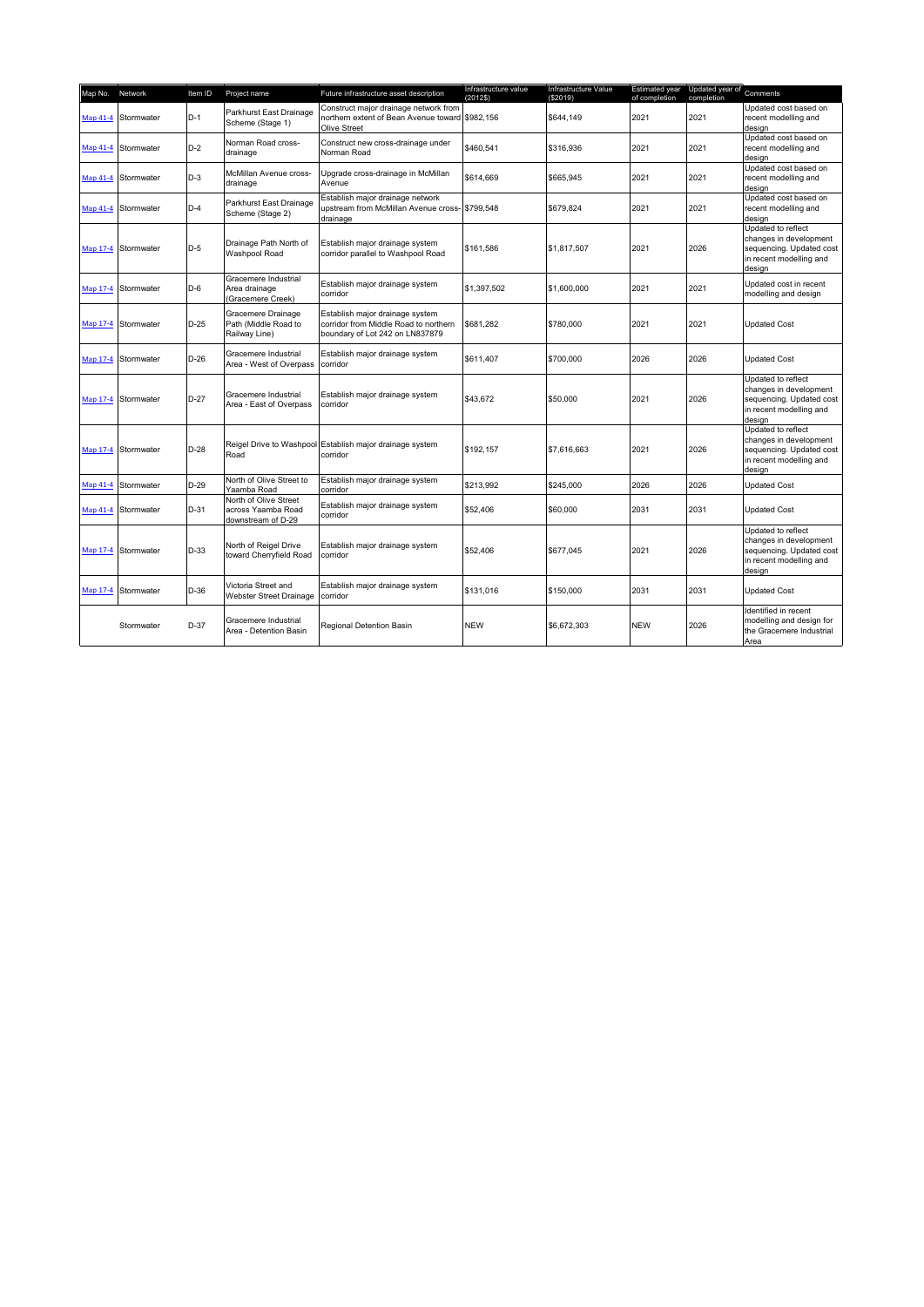| Map No.                | Network      | Item ID       | Project name                                    | Future infrastructure asset description                                                                                 | Infrastructure<br>value (2012\$) | Infrastructure<br>Value 2019 | Estimated year of completion | Updated year of completion | Comments                                                                                                                                                          |
|------------------------|--------------|---------------|-------------------------------------------------|-------------------------------------------------------------------------------------------------------------------------|----------------------------------|------------------------------|------------------------------|----------------------------|-------------------------------------------------------------------------------------------------------------------------------------------------------------------|
| Aap 17-1               | Water        | WAT-2         | Gracemere Industrial                            | 300mm Lucas Street to Macquarie                                                                                         | \$775.935                        | \$1,035,000                  | Constructed                  | Constructed                | <b>Project Constructed</b>                                                                                                                                        |
| lap 17-1               | <b>Matar</b> | WAT-3         | <b>Gracemere Industrial</b>                     | Street/Middle Road - 1.8km<br><b>300mm Middle Road Extension (Overpas</b><br>to Kabra Reservoir Supply Main) - 1.0km    | \$431.075                        | 575000                       | 2026                         | REMOVED                    | Project removed due to changes in<br>development sequencing and<br>updated modelling analysis                                                                     |
| Aap 21-1               | Water        | WAT-4         | Gracemere Industrial                            | 300mm Kabra Reservoir Supply Main                                                                                       | 323785                           | 402500 2031+                 |                              | <b>REMOVED</b>             | Project removed due to changes in<br>development sequencing and                                                                                                   |
| Aap 17-1               | Water        | WAT-5         | Gracemere Industrial                            | 200mm Somerset Road (Stewart Street to                                                                                  | \$498,131                        | \$542,100                    | Constructed                  | Constructed                | updated modelling analysis<br>Project Constructed                                                                                                                 |
| Aap 21-1               | <b>Nater</b> | <b>WAT-27</b> | Gracemere Industrial                            | Overpass) - 1.3km<br>Kahra Reservoir                                                                                    | 2873823                          | 3000000 2031+                |                              | <b>REMOVED</b>             | Project removed due to changes in<br>development sequencing and                                                                                                   |
|                        |              |               | Lucas Street Water Pump                         | Lucas Street Water Pump Station                                                                                         |                                  |                              |                              |                            | updated modelling analysis                                                                                                                                        |
| Aap 17-1<br>$4ap.21-1$ | Water        | <b>WAT-35</b> | Station<br><b>Sracemere Industrial</b>          | Upgrade                                                                                                                 | \$526,869<br>158635              | \$600,000                    | 2021                         | Constructed                | Project Constructed<br>Project removed due to changes in                                                                                                          |
|                        | Water        | <b>WAT-36</b> |                                                 | <b>300mm Kabra Delivery Main</b><br>300mm McLaughlin Street (William                                                    |                                  | 2530000 2031+                |                              | <b>REMOVED</b>             | development sequencing and<br>updated modelling analysis                                                                                                          |
| Map 41-1               | Water        | <b>WAT-38</b> | Parkhurst West                                  | Palfrey Road to Birkbeck Reservoir) -<br>1.25km                                                                         | \$538,365                        |                              | Constructed                  | Constructed                | Project Constructed                                                                                                                                               |
| Aap 41-1               | Water        | <b>WAT-40</b> | Parkhurst East                                  | 200mm Olive Street<br>200mm Norman Road (Olive Street to                                                                | \$183,926                        |                              | Constructed                  | Constructed                | Project Constructed                                                                                                                                               |
| Map 41-1               | Water        | WAT-41        | Parkhurst East                                  | Southern Boundary of Lot 100 on<br>SP261800) - 210m                                                                     | \$40,233                         |                              | Constructed                  | Constructed                | <b>Project Constructed</b>                                                                                                                                        |
| Aap 41-1               | Water        | <b>WAT-42</b> | Mason Avenue                                    | 200mm Mason Avenue                                                                                                      | \$155,187                        |                              | Constructed                  | Constructed                | Project Constructed                                                                                                                                               |
| $\frac{4}{9}$ 41-1     | Vater        | <b>WAT-43</b> | aamba Reservoir Supply                          | 900mm Yaamba Reservoir Supply<br>Duplication - 3.8km                                                                    | 6285070                          |                              | 2026                         | <b>REMOVED</b>             | Project removed due to changes in<br>development sequencing and<br>updated modelling analysis                                                                     |
| Map 41-1               | Water        | <b>WAT-45</b> | Parkhurst West                                  | 450mm Supply (Yaamba Road to<br>Western Boundary of Lot 5 on SP238731) \$444,486<br>750m                                |                                  | \$827,117                    | 2021                         | 2026                       | Project identified to supply future<br>residential development site and<br>provide future link between Birkbeck<br>reservoir and Boundary reservoir               |
| Aap 17-1               | <b>Nater</b> | <b>WAT-46</b> | <b>Gracemere South</b>                          | 200mm Cherryfield Road (Washpool-<br>Road to Ashford Street) - 2.2km                                                    | 842991                           | 917400 2031+                 |                              | <b>REMOVED</b>             | Project removed due to changes in<br>development sequencing and<br>updated modelling analysis                                                                     |
| Aap 11-1               | Water        | <b>WAT-47</b> | Rockhampton to Gracemere<br>Supply              | 375mm Rockhampton to Gracemere<br>Duplication                                                                           | \$4,789,719                      | \$5,011,200                  | 2021                         | Constructed                | Project Constructed                                                                                                                                               |
| Aap 41-1               | Water        | <b>WAT-48</b> | Parkhurst East                                  | 200mm Olive Street (Norman Road to                                                                                      | \$172,430                        | \$187,650                    | $2031+$                      | Constructed                | Project Constructed                                                                                                                                               |
| Aap 17-1               | Water        | <b>WAT-49</b> | Gracemere East                                  | McMillan Avenue) - 450m<br>200mm Lucas Street (Chatterton                                                               | \$371,682                        | \$404,490                    | 2031                         | 2031                       |                                                                                                                                                                   |
|                        |              |               |                                                 | Boulevard to Allen Road) - 970m<br>200mm Allen Road (Lucas Street to                                                    |                                  |                              |                              |                            | Updated cost                                                                                                                                                      |
| Aap 17-1               | Water        | <b>WAT-50</b> | <b>Gracemere East</b>                           | Gavial - Gracemere Road) - 780m                                                                                         | \$298,878                        | \$325,260                    | 2031                         | 2031                       | Updated cost<br>Project identified to supply future                                                                                                               |
| Map 41-1               | Water        | <b>WAT-51</b> | Parkhurst West                                  | 450mm Extension (WAT-45 to<br>McLaughlin Street) - 1350km                                                               | \$777,850                        | \$1,488,810                  | $2031 +$                     | 2036                       | residential development site and<br>provide future link between Birkbeck<br>reservoir and Boundary reservoir                                                      |
| Aap 17-1               | Water        | <b>WAT-52</b> | Mawdesley Hill to Lucas<br><b>Street Supply</b> | 300mm Supply Main (Mawdesley Hill<br>Reservoir to Lucas Street Reservoir)                                               | \$3,831,776                      | \$2,990,000                  | 2026                         | 2026                       | Updated cost                                                                                                                                                      |
|                        |              |               |                                                 |                                                                                                                         |                                  |                              |                              |                            | Project Changed due to changes in                                                                                                                                 |
| Map 17-1               | Water        | <b>WAT-53</b> | <b>Lucas Street Reservoir</b>                   | Lucas Street Reservoir duplication                                                                                      | \$2,873,832                      | \$3,500,000                  | 2021                         | 2036                       | development sequencing. Updated<br>cost                                                                                                                           |
| Aap 17-1               | Water        | <b>WAT-60</b> | Gracemere Industrial                            | 300mm Middle Road (Macquarie Street to<br>Stewart Street) - 1.2km                                                       | \$517,290                        | \$690,000                    | 2021                         | 2036                       | Project Changed due to changes in<br>development sequencing. Updated<br>cost                                                                                      |
| Aap 17-1               | Water        | <b>WAT-61</b> | Gracemere Industrial                            | 200mm Stewart Street (Middle Road to<br>Somerset Road) - 1.1 km                                                         | \$421,495                        | \$632,500                    | 2021                         | 2036                       | Project Changed due to changes in<br>development sequencing. Updated<br>cost                                                                                      |
| Aap 17-1               | <b>Nater</b> | <b>WAT-62</b> | Gracemere Industrial                            | 300mm Middle Road Extension (Stewart<br>Street to Overpass) - 1.5km                                                     | 646612                           | 862500 2026                  |                              | <b>REMOVED</b>             | Project removed due to changes in<br>development sequencing and<br>updated modelling analysis                                                                     |
| Map 17-1               | Water        | <b>WAT-63</b> | Gracemere Industrial                            | 200mm Somerset Road (Western<br>Extension from Overpass) - 1.3 km                                                       |                                  | \$498,131 \$542,100          | 2021                         |                            | Project Changed due to changes in<br>2036 development sequencing. Updated<br>cost                                                                                 |
| $Iap 17-1$             | Water        | <b>WAT-64</b> | <b>Sracemere Industrial</b>                     | 200mm Eastern Link (WAT-3 to Boongary<br>Road) - 0.8 km                                                                 | 30654                            | 333600 2026                  |                              | <b>REMOVED</b>             | Project removed due to changes in<br>development sequencing and<br>updated modelling analysis                                                                     |
| Aap 17-1               | Water        | <b>WAT-65</b> | <b>Sracemere Industrial</b>                     | 200mm Boongary Road (Overpass to<br>Western Boundary of Lot 1 on RP611042)<br>$1.0 \text{ km}$                          | 383178                           | 417000 2026                  |                              | REMOVED                    | Project removed due to changes in<br>development sequencing and<br>updated modelling analysis                                                                     |
| $\text{Aap}21-1$       | <b>Nater</b> | <b>WAT-66</b> | Gracemere Industrial                            | 200mm Western Link (WAT-3 to<br>Boongary Road) - 0.8 km                                                                 | 30654                            | 333600 2031+                 |                              | <b>REMOVED</b>             | Project removed due to changes in<br>development sequencing and<br>updated modelling analysis                                                                     |
| Aap 21-1               | <b>Matar</b> | <b>WAT-67</b> | Gracemere Industrial                            | 200mm Link (WAT-3 to Somerset Road) -<br>$4.1 \text{ km}$                                                               | 421495                           | 458700 2031+                 |                              | <b>REMOVED</b>             | Project removed due to changes in<br>development sequencing and<br>updated modelling analysis                                                                     |
| Map 41-1               | Water        | <b>WAT-68</b> | Parkhurst East                                  | 200mm Norman Road (Extension from<br>WAT-41 to Mason Avenue) - 350m                                                     | \$134,112                        | \$150,120                    | 2021                         | Constructed                | Project Constructed                                                                                                                                               |
| Map 41-1               | Water        | <b>WAT-69</b> | Parkhurst West                                  | 300mm McLaughlin Street (WAT-51 to<br>William Palfrey Road) - 550m                                                      | \$237,570                        | \$1,047,816                  | $2031+$                      | 2036                       | Project identified to supply future<br>residential development site and<br>provide future link between Birkbeck<br>reservoir and Boundary reservoir               |
| Map 41-1               | Water        | <b>WAT-70</b> | Glenmore Water Treatment<br>Upgrade             | Plant - High Lift Pump Station High Lift Pump Station Upgrade                                                           | \$10,537,383                     | \$10,537,383                 | 2016                         | Constructed                | Project Constructed                                                                                                                                               |
| <b>NEW</b>             | Water        | <b>WAT-71</b> | Gracemere                                       | 750mm main - Rockhampton Ring Road<br>(Glenmore Water Treatment Plant to<br>Capricorn Highway)                          | <b>NEW</b>                       | \$26,703,000                 | NEW                          | 2031                       | Project identified to supply<br>Gracemere directly from GWTP<br>effectively doubling the existing daily<br>capacity                                               |
| <b>NEW</b>             | Water        | <b>WAT-72</b> | Gracemere West                                  | 150mm main - Capricorn Street Alignment<br>(Capricorn Highway to Somerset Road) -<br>190m                               | <b>NEW</b>                       | \$56,155                     | <b>NEW</b>                   | 2026                       | Project identified to eliminate long<br>dead ends created when the GIA is<br>ulitmately swung over to the Lucas<br>Street supply zone                             |
| <b>NEW</b>             | Water        | <b>WAT-73</b> | Gracemere West                                  | 200mm main - Webster Street (Victoria<br>Street to Eastern Boundary of Lot253 on<br>P4014) - 250m                       | <b>NEW</b>                       | \$86,825                     | <b>NEW</b>                   | 2026                       | Project identified to supply future<br>residential development site                                                                                               |
| <b>NEW</b>             | Water        | <b>WAT-74</b> | Gracemere West                                  | 200mm main - Webster Street (Eastern<br>Boundary of Lot253 on P4014 to Eastern<br>Boundary of Lot 252 on P4013 ) - 400m | <b>NEW</b>                       | \$138,920                    | <b>NEW</b>                   | 2031                       | Project identified to supply future<br>residential development site                                                                                               |
| <b>NEW</b>             | Water        | <b>WAT-75</b> | Gracemere West                                  | 200mm main - Washpool Road<br>(Cherryfield Road to Eastern Boundary of<br>Lot 1 on RP848973) - 1.4km                    | <b>NEW</b>                       | \$486,220                    | NEW                          | 2026                       | Project identified to supply future<br>residential development site                                                                                               |
| <u>NEW</u>             | Water        | <b>WAT-76</b> | Gracemere West                                  | 200mm main - Washpool Road (Eastern<br>Boundary of Lot 1 on RP848973 to Lucas<br>Street) - 1.2km                        | <b>NEW</b>                       | \$416,760                    | <b>NEW</b>                   | 2036                       | Project identified to provide a future<br>eastern link between Washpool<br>Road and Lucas Street                                                                  |
| <b>NEW</b>             | Water        | <b>WAT-77</b> | Athelstane                                      | Agnes Street Water Pump Station - Pump<br>and switchboard upgrade to also supply<br>Gracemere                           | <b>NEW</b>                       | \$1,304,347                  | <b>NEW</b>                   | 2021                       | Project identified to supply both the<br>South Rockhampton high zone and<br>Gracemere, allowing the Old<br>Capricorn Highway Pump Station to<br>be decommissioned |
| <b>NEW</b>             | Water        | <b>WAT-79</b> | Gracemere West                                  | 450mm main - Laurie Street (Laurie Street NEW<br>bridge across railway line) - 130m                                     |                                  | \$88,504                     | <b>NEW</b>                   | 2031                       | Project identified to coincide with<br>construction of the new Laurie Street<br>bridge upgrading the existing<br>200mm diameter pipe constriction                 |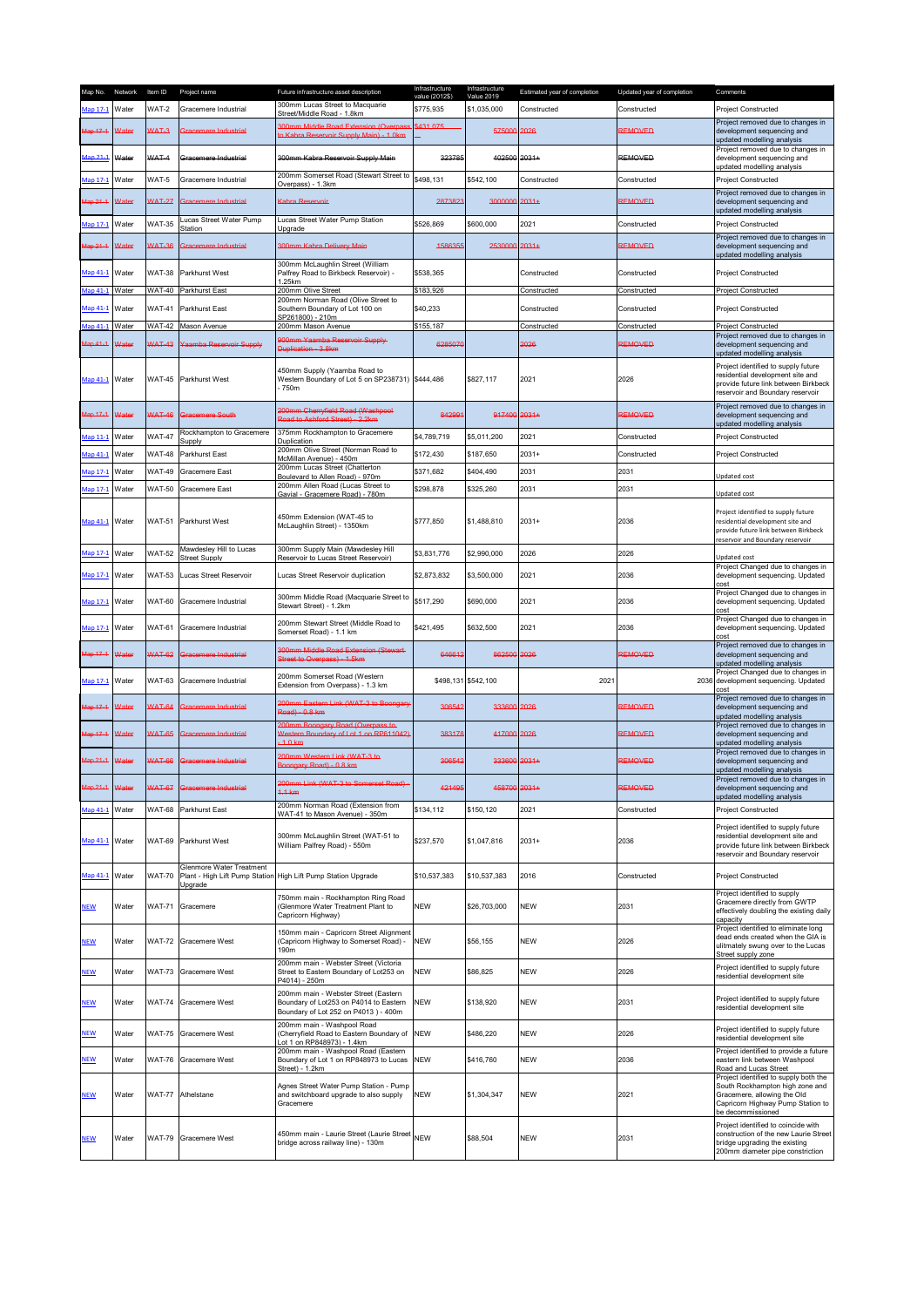| Map No.  | Network           | Item ID       | Project name                                                              | Future infrastructure asset description                                                                                                      | Infrastructure<br>value (2012\$) | Infrastructure<br>value (2019\$) | Estimated year of<br>completion | Updated year of<br>completion | Comments                                                      |
|----------|-------------------|---------------|---------------------------------------------------------------------------|----------------------------------------------------------------------------------------------------------------------------------------------|----------------------------------|----------------------------------|---------------------------------|-------------------------------|---------------------------------------------------------------|
| Map 41-2 | Sewerage          | SEW-2         | Parkhurst East - Bruce<br>Highway Sewerage Pump<br>Station                | Bruce Highway Sewerage Pump Station                                                                                                          | \$309,416                        | Constructed                      | Constructed                     | Constructed                   | Project<br>Constructed                                        |
| Map 41-2 | Sewerage          | SEW-3         | Parkhurst South -<br>Limestone Creek<br>Sewerage Pump Station             | Limestone Creek Sewerage Pump Station                                                                                                        | \$431,075                        | \$1,000,000                      | 2021                            | 2031                          | Change to<br>development<br>sequencing and<br>updated costing |
| Map 41-2 | Sewerage          | SEW-6         | Parkhurst West - Ramsay<br>Creek Sewerage Pump<br><b>Station B</b>        | Ramsay Creek Sewerage Pump Station B                                                                                                         | \$574,767                        | \$650,000                        | 2021                            | 2026                          | Change to<br>development<br>sequencing and<br>updated costing |
| Map 41-2 | Sewerage          | SEW-8         | Parkhurst East - Bruce<br>Highway Sewerage Pump<br>Station                | 200mm Rising Main (Bruce Highway<br>Sewerage Pump Station to Olive Street) -<br>1.3km                                                        | \$498,131                        | Constructed                      | Constructed                     | Constructed                   | Project<br>Constructed                                        |
| Map 41-2 | Sewerage          | SEW-9         | Parkhurst East - Bruce<br>Highway Sewerage Pump<br>Station                | 300mm Gravity Main (Western Boundary of<br>Lot 2 on RP617657 to Bruce Highway<br>Sewerage Pump Station) - 670m                               | \$469,394                        | Constructed                      | Constructed                     | Constructed                   | Project<br>Constructed                                        |
| Map 41-2 | Sewerage          | <b>SEW-10</b> | Parkhurst East - Bruce-<br><b>Highway Sewerage Pump</b><br><b>Station</b> | 225mm Gravity Main (Extension into Lot 2 or<br>RP617657 from SEW-9)                                                                          | \$276,846                        | \$290,430                        | $2031+$                         | <b>REMOVED</b>                | Project no longer<br>necessary due to<br>change in scheme     |
|          | Map 41-2 Sewerage | <b>SEW-11</b> | Parkhurst East - Bruce<br>Highway Sewerage Pump<br>Station                | 225mm Gravity Main - Parallel to Yaamba<br>Road (Northern Boundary of Lot 2 on<br>RP617657 to Bruce Highway Sewerage<br>Pump Station) - 620m | \$293,131                        | Constructed                      | 2021                            | Constructed                   | Project<br>Constructed                                        |
| Map 38-2 | Sewerage          | <b>SEW-14</b> | Parkhurst South -<br>Limestone Creek<br>Sewerage Pump Station             | 300mm Rising Main - Norman Road<br>(Limestone Creek Sewerage Pump Station to<br>Nagle Drive) - 2.2km                                         |                                  | \$957,944 \$1,130,800            | 2021                            | 2031                          | Change to<br>development<br>sequencing and<br>updated costing |
| Map 41-2 | Sewerage          | <b>SEW-16</b> | Parkhurst South-<br>Limestone Creek-<br>Sewerage Pump Station             | 375mm Gravity Main - Norman Road to<br>McMillan Avenue - 480m                                                                                | \$397,546                        | \$309,120                        | 2021                            | <b>REMOVED</b>                | Project no longer<br>necessary due to<br>change in scheme     |
| Map 41-2 | Sewerage          | <b>SEW-17</b> | <b>Parkhurst South -</b><br>imestone Creek-<br>Sewerage Pump Station      | 525mm Gravity Main - Norman Road (Mason<br>Avenue to Boundary Road) - 1.1km                                                                  | \$957,944                        |                                  | 2021                            | <b>REMOVED</b>                | Main split into two<br>projects                               |
| Map 41-2 | Sewerage          | <b>SEW-18</b> | Parkhurst South -<br>imestone Creek-<br>Sewerage Pump Station             | 450mm Gravity Main - Mason Avenue<br>(Yaamba Road to Norman Road) - 460m                                                                     | \$383,178                        | \$276,920                        | 2021                            | <b>REMOVED</b>                | Project no longer<br>necessary due to<br>change in scheme     |
| Map 41-2 | Sewerage          | <b>SEW-19</b> | Parkhurst South -<br>imestone Creek-<br>Sewerage Pump Station             | 300mm Gravity Main - Boundary Road-<br>(Yaamba Road to Norman Road) - 560m                                                                   | \$287,383                        |                                  | 2021                            | <b>REMOVED</b>                | Modelling shown<br>no longer required                         |
| Map 41-2 | Sewerage          | <b>SEW-20</b> | Parkhurst South - Gravity<br>Main                                         | 150mm Gravity Main (Southern Boundary of<br>ot 13 on RP603508 to Western Side of<br>Limestone Creek)                                         | \$125,490                        | \$18,480                         | $2031+$                         | <b>REMOVED</b>                | Project no longer<br>necessary due to<br>change in scheme     |
| Map 41-2 | Sewerage          | <b>SEW-26</b> | Parkhurst East - Bruce-<br><b>Highway Sewerage Pump</b><br><b>Station</b> | 225mm Gravity Main (Western Boundary of<br>Lot 41 on SP226571 across Yaamba Road<br>to SEW-11) - 170m                                        | \$143,692                        |                                  | 2021                            | <b>REMOVED</b>                | <b>Project reclassified</b><br>as private<br>infrastructure   |
| Map 41-2 | Sewerage          | <b>SEW-27</b> | Parkhurst West - Ramsay<br><b>Creek</b>                                   | 200mm Rising Main (Ramsay Creek-<br>Sewerage Pump Station B to Ramsay Creek<br>Sewerage Pump Station A) - 2.0km                              | \$766,355                        |                                  | 2021                            | <b>REMOVED</b>                | <b>Revised Strategy</b>                                       |
| Map 41-2 | Sewerage          | <b>SEW-28</b> | Parkhurst West - Ramsay<br>Creek                                          | 225mm Gravity Main (from Lot 1 on<br>SP252938) - 500m                                                                                        | \$272,056                        | \$181,000                        | 2021                            | 2026                          | Change to<br>development<br>sequencing and<br>updated costing |
|          | Map 41-2 Sewerage | <b>SEW-29</b> | Parkhurst West - Ramsay<br>Creek Sewerage Pump<br><b>Station B</b>        | 300mm Gravity Main (from Lot 37 on<br>RP600698) - 800m                                                                                       | \$538.365                        | \$376,800                        | $2031+$                         | 2036                          | Change to<br>development<br>sequencing and<br>updated costing |
|          | Map 10-2 Sewerage | <b>SEW-30</b> | South Rockhampton<br>Sewage Treatment Plant                               | South Rockhampton Sewage Treatment<br>Plant Augmentation - Stage 1                                                                           | \$19,158,879                     | \$20,000,000                     | 2021                            | 2031                          | Change to<br>development<br>sequencing and<br>updated costing |
| Map 17-2 | Sewerage          | <b>SEW-32</b> | Gracemere Sewage<br><b>Treatment Plant</b>                                | Gracemere Sewage Treatment Plant<br>Augmentation Design and Construction                                                                     | \$4,502,337                      | \$8,000,000                      | 2021                            | 2021                          | <b>Updated Cost</b>                                           |
|          | Map 50-2 Sewerage | <b>SEW-35</b> | North Rockhampton<br>Sewage Treatment Plant                               | North Rockhampton Sewage Treatment<br>Plant Augmentation - Stage 1                                                                           | \$19,158,879                     | \$25,000,000                     | 2021                            | 2026                          | Change to<br>development<br>sequencing and<br>updated costing |
|          | Map 17-2 Sewerage | <b>SEW-38</b> | <b>Gracemere - Sewerage</b><br><b>Pump Station FS1</b>                    | 450mm Gravity Main - Platen Street (Arthur<br>Street to Sewerage Pump Station FS1)-<br>220m                                                  | \$184,883                        |                                  | 2021                            | <b>REMOVED</b>                | Modelling shown<br>no longer required                         |
| Map 17-2 | Sewerage          | <b>SEW-39</b> | Gracemere - Sewerage<br>Pump Station FS6                                  | 375mm and 300mm Gravity Main<br>(Breakspear Street to Lucas Street) - 1.1km                                                                  | \$609,253                        | Constructed                      | Constructed                     | Constructed                   | Project<br>Constructed                                        |
| Map 17-2 | Sewerage          | <b>SEW-40</b> | Gracemere - Sewerage<br>Pump Station FS6                                  | 450mm Gravity Main - Breakspear Street to<br>Sewerage Pump Station FS6 - 80m                                                                 | \$62,268                         | Constructed                      | Constructed                     | Constructed                   | Project<br>Constructed                                        |
|          | Map 17-2 Sewerage | <b>SEW-41</b> | Gracemere - Sewerage<br>Pump Station FS6                                  | 300mm Rising Main (Sewerage Pump<br>Station FS6 to Gracemere Sewage<br>Treatment Plant) - 2.4km                                              | \$1,029,790                      | \$1,233,600                      | 2021                            | 2021                          | <b>Updated Cost</b>                                           |
| Map 17-2 | Sewerage          | <b>SEW-42</b> | Gracemere - Sewerage<br>Pump Station FS11                                 | 100mm Rising Main (Sewerage Pump<br>Station FS11 to James Street) - 600m                                                                     | \$105,374                        | \$443,750                        | 2026                            | 2026                          | <b>Updated Cost</b>                                           |
|          | Map 17-2 Sewerage | <b>SEW-43</b> | Gracemere - Sewerage<br>Pump Station FS15                                 | 300mm Gravity Main - Washpool Road<br>(Western Boundary of Lot 5 on SP101498 to<br>Sewerage Pump Station FS15) - 550m                        | \$221,286                        | Constructed                      | Constructed                     | Constructed                   | Project<br>Constructed                                        |
|          | Map 17-2 Sewerage | <b>SEW-44</b> | Gracemere - Sewerage<br>Pump Station FS15                                 | 225mm Gravity Main (Western Boundary of<br>Lot 3 on SP198267 to Western Boundary of<br>Lot 5 on SP101498) - 400m                             | \$120,701                        | Constructed                      | Constructed                     | Constructed                   | Project<br>Constructed                                        |
|          | Map 17-2 Sewerage | <b>SEW-45</b> | Gracemere Industrial -<br>Sewerage Pump Station<br><b>FS16</b>            | 100mm Rising Main (Sewerage Pump<br>Station FS16 to Southern Boundary of Lot 13 \$131,238<br>on RP604012 Macquarie Street) -780m             |                                  | Constructed                      | Constructed                     | Constructed                   | Project<br>Constructed                                        |
|          | Map 17-2 Sewerage | <b>SEW-46</b> | Gracemere Industrial -<br>Sewerage Pump Station<br><b>FS17</b>            | 375mm Gravity Main - Somerset Road<br>(Sewerage Pump Station FS17 to Western<br>Side of Lot 49 on P4030) - 1.7km                             | \$1,207,968                      | \$518,100                        | 2021                            | 2036                          | Change to<br>development<br>sequencing and<br>updated costing |
|          | Map 17-2 Sewerage | <b>SEW-47</b> | Gracemere Industrial -<br>Sewerage Pump Station<br>FS17                   | 200mm Gravity Main (Sewerage Pump<br>Station FS17 to Eastern Boundary of Lot 1<br>on SP260358) - 400m                                        | \$153,271                        | Constructed                      | 2021                            | Constructed                   | Project<br>Constructed                                        |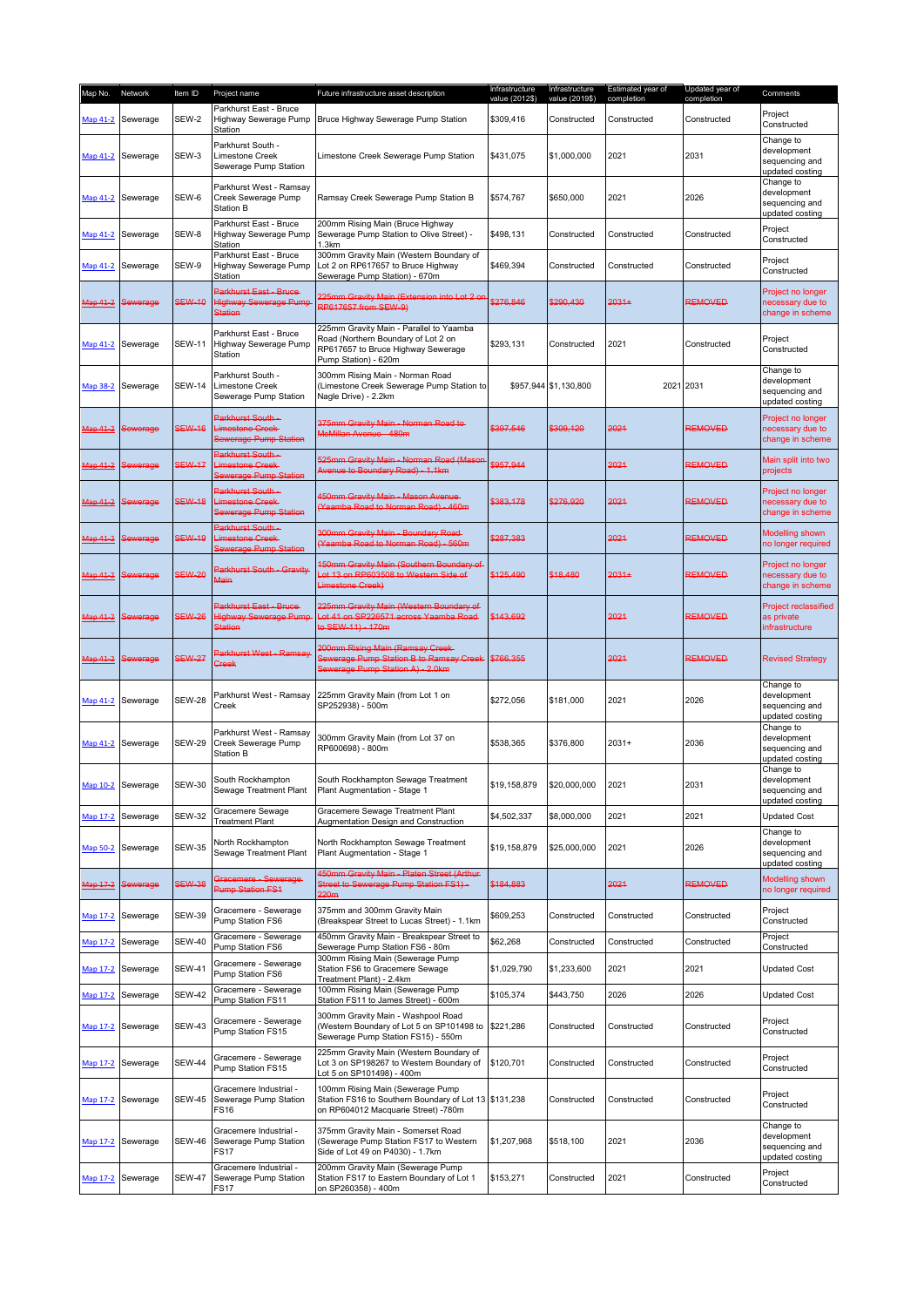| Map No.         | Network           | Item ID            | Project name                                                                | Future infrastructure asset description                                                                                            | Infrastructure<br>value (2012\$) | Infrastructure<br>value (2019\$) | Estimated year of<br>completion | Updated year of<br>completion | Comments                                                           |
|-----------------|-------------------|--------------------|-----------------------------------------------------------------------------|------------------------------------------------------------------------------------------------------------------------------------|----------------------------------|----------------------------------|---------------------------------|-------------------------------|--------------------------------------------------------------------|
| Map 17-2        | Sewerage          | <b>SEW-48</b>      | Gracemere Industrial -<br>Sewerage Pump Station<br>FS17                     | 200mm Rising Main (Sewerage Pump<br>Station FS17 to Sewerage Pump Station<br>FS4) - 4.0km                                          | \$1,505,888                      | Constructed                      | Constructed                     | Constructed                   | Project<br>Constructed                                             |
| Map 17-2        | Sewerage          | <b>SEW-87</b>      | Gracemere - Sewerage<br><b>Pump Station FS1</b>                             | Armstrong Street - Sewerage Pump Station<br>FS1 Augmentation                                                                       | \$431,075                        | Constructed                      | 2021                            | Constructed                   | Project<br>Constructed                                             |
|                 | Map 17-2 Sewerage | <b>SEW-88</b>      | Gracemere - Sewerage<br>Pump Station FS4                                    | Fisher Street - Sewerage Pump Station FS4<br>Augmentation                                                                          | \$431,075                        | \$250,000                        | 2021                            | 2036                          | Change to<br>development<br>sequencing and<br>updated costing      |
| Map 17-2        | Sewerage          | <b>SEW-89</b>      | Gracemere - Sewerage-<br><b>Pump Station FS5</b>                            | Gavial - Gracemere Road - Sewerage Pump<br>Station FS5 Augmentation                                                                | \$431,075                        |                                  | 2026                            | REMOVED                       | Modelling shown<br>to longer required                              |
| Map 17-2        | Sewerage          | <b>SEW-90</b>      | Gracemere - Sewerage<br>Pump Station FS6                                    | Breakspear Street - Sewerage Pump Station<br>FS6 Augmentation                                                                      | \$431,075                        | \$250,000                        | 2021                            | 2021                          | <b>Updated Cost</b>                                                |
|                 | Map 17-2 Sewerage | <b>SEW-91</b>      | Gracemere - Sewerage<br>Pump Station FS7                                    | Sewerage Pump Station FS7 Augmentation                                                                                             | \$383,178                        | \$50,000                         | 2021                            | 2031                          | Change to<br>development<br>sequencing and<br>updated costing      |
|                 | Map 17-2 Sewerage | <b>SEW-92</b>      | <b>Bracemere Industrial</b><br>Sewerage Pump Station<br>$=$ S <sub>16</sub> | Somerset Road - Sewerage Pump Station<br><b>FS16</b>                                                                               | \$383,178                        | \$350,000                        | $2031+$                         | <b>REMOVED</b>                | <b>Project Removed</b><br>as it is outside the<br>planning horizon |
| Map 17-2        | Sewerage          | <b>SEW-93</b>      | Gracemere Industrial -<br>Sewerage Pump Station<br>FS17                     | Somerset Road - Sewerage Pump Station<br><b>FS17</b>                                                                               | \$431,074                        | Constructed                      | Constructed                     | Constructed                   | Project<br>Constructed                                             |
|                 | Map 41-2 Sewerage | SEW-<br>100        | Parkhurst West - Ramsay<br>Creek Sewerage Pump<br><b>Station A</b>          | Ramsay Creek Sewerage Pump Station A                                                                                               | \$431,075                        | \$500,000                        | 2021                            | 2031                          | Change to<br>development<br>sequencing and<br>updated costing      |
|                 | Map 41-2 Sewerage | SEW-<br>101        | Parkhurst West - Ramsay<br>Creek Sewerage Pump<br><b>Station A</b>          | 200mm Rising Main (Ramsay Creek<br>Sewerage Pump Station A to Mason<br>Avenue) - 950m                                              | \$485,677                        | \$319,500                        | 2021                            | 2031                          | Change to<br>development<br>sequencing and<br>updated costing      |
|                 | Map 17-2 Sewerage | SEW-<br>103        | Gracemere - Sewerage<br>Pump Station FS7                                    | 200mm Rising Main (SEW-91 to lan Besch<br>Drive Cedric Archer Park) - 450m                                                         | \$172,430                        | \$241,400                        | 2021                            | 2036                          | Change to<br>development<br>sequencing and<br>updated costing      |
|                 | Map 41-2 Sewerage | SEW-<br>106        | Parkhurst East - Bruce<br>Highway Sewerage Pump<br>Station                  | 300mm Gravity Main - Olive Street (Norman<br>Road to Yaamba Road) - 480m                                                           | \$335.280                        | Constructed                      | Constructed                     | Constructed                   | Project<br>Constructed                                             |
|                 | Map 17-2 Sewerage | SEW-<br>107        | Gracemere - Sewerage<br>Pump Station FS11                                   | Sewerage Pump Station FS11 - Webster<br>Street (South Boundary of Lot 249 on P4013   \$383,178                                     |                                  | \$450,000                        | 2026                            | 2026                          | <b>Updated Cost</b>                                                |
| Map 17-2        | Sewerage          | SEW-<br>108        | FS225 - Macquarie Street<br>to Sewerage Pump<br>Station FS7                 | 225mm Gravity Main (Macquarie Street to<br>Sewerage Pump Station FS7) - 1.1km                                                      | \$526,869                        | \$275,120                        | 2021                            | 2031                          | Change to<br>development<br>sequencing and<br>updated costing      |
|                 | Map 17-2 Sewerage | SEW-<br>109        | Gracemere - Sewerage<br>Pump Station FS15                                   | 225mm Gravity Main (Northern Boundary of<br>Lot 3 on SP119672 to Sewerage Pump<br>Station FS15) - 620m                             | \$287,383                        | \$100,100                        | $2031+$                         | 2021                          | Change to<br>development<br>sequencing and<br>updated costing      |
|                 | Map 17-2 Sewerage | SEW-<br>110        | Gracemere - Sewerage<br>Pump Station FS19                                   | Sewerage Pump Station FS19 (South of<br>Washpool Road on Lot 1 on RP848973)                                                        | \$431,075                        | \$350,000                        | $2031+$                         | 2026                          | Change to<br>development<br>sequencing and<br>updated costing      |
|                 | Map 17-2 Sewerage | SEW-<br>111        | Gracemere - Sewerage<br>Pump Station FS19                                   | 150mm Rising Main (Sewerage Pump<br>Station FS19 to Head of SEW-116) - 600m                                                        | \$209,790                        | \$96,500                         | $2031+$                         | 2026                          | Change to<br>development<br>sequencing and<br>updated costing      |
| <u>Map 17-2</u> | Sewerage          | SEW-<br>112        | Gracemere - Sewerage<br><b>Pump Station FS20</b>                            | Sewerage Pump Station FS20 (Lot 1 on-<br>SP197369 - Southern end of Sullivan Road)                                                 | \$431,075                        | \$400,000                        | 2031                            | REMOVED                       | Project no longer<br>necessary due to<br>change in scheme          |
| Map 17-2        | Sewerage          | SEW-<br>113        | Gracemere - Sewerage<br><b>Pump Station FS20</b>                            | 200mm Rising Main - Gavial - Gracemere<br>Road (Sewerage Pump Station FS20 to-<br>Sewerage Pump Station FS6) - 2.0km               | \$766,355                        | \$568,000                        | 2031                            | <b>REMOVED</b>                | Project no longer<br>necessary due to<br>change in scheme          |
| Map 17-2        | Sewerage          | SEW-<br>114        | Gracemere Industrial -<br>Sewerage Pump Station<br>FS17                     | 200mm Gravity Main (SEW-47 to Southern<br>Boundary of Lot 2 on RP613519) - 570m                                                    | \$340.070                        | Constructed                      | 2021                            | Constructed                   | Project<br>Constructed                                             |
| Map 10-2        | Sewerage          | SEW-<br>115        | South Rockhampton<br>Sewage Treatment Plant                                 | Interim upgrade to convert the existing<br>conventional activated sludge design into a<br>Modified Ludzack-Ettinger design         | \$862,150                        | \$1,100,000                      | 2021                            | Constructed                   | Project<br>Constructed                                             |
| Map 10-2        | Sewerage          | SEW-<br>117        | South Rockhampton-<br>Sewage Treatment Plant                                | South Rockhampton Sewage Treatment-<br><b>Plant Augmentation - Stage 2</b>                                                         | \$24,906,541                     | REMOVED                          | 2026                            | REMOVED                       | <b>Project Removed</b><br>as it is outside the<br>planning horizon |
|                 | Map 11-2 Sewerage | SEW-<br>118        | Gracemere to<br>Rockhampton Effluent<br>Pipeline                            | 200mm effluent rising main from Gracemere<br>Sewerage Treatment Plant to Rockhampton<br>Golf Course - 8,800m                       | \$957,944                        | \$3,390,629                      | 2021                            | 2021                          | <b>Updated Cost</b><br>refecting total<br>length                   |
| <b>Map 50-2</b> | Sewerage          | SEW-<br>119        | North Rockhampton<br>Sewage Treatment Plant                                 | Detailed design of North Rockhampton<br>Sewage Treatment Plant Augmentation                                                        | \$478,972                        | \$400,000                        | 2021                            | 2021                          | <b>Updated Cost</b>                                                |
| Map 17-2        | Sewerage          | SEW-<br>120        | Gracemere - Sewerage<br>Pump Station FS4                                    | 250mm Rising Main (Sewerage Pump<br>Station FS4 to James Street) - 710m                                                            | \$278,383                        | \$319,500                        | 2021                            | 2036                          | Change to<br>development<br>sequencing and<br>updated costing      |
| Map 17-2        | Sewerage          | <b>SEW-</b><br>121 | Gracemere - Sewerage-<br><b>Pump Station FS4</b>                            | 375mm Gravity Main (Ian Besch Drive-<br>through Cedric Archer Park to Sewerage-<br>Pump Station FS4) - 470m                        | \$383,178                        | <b>REMOVED</b>                   | 2021                            | REMOVED                       | Project no longer<br>necessary due to<br>change in scheme          |
| Map 41-2        | Sewerage          | <b>SEW-</b><br>122 | Parkhurst West - Ramsay<br><b>Creek Sewerage Pump-</b><br>Station B         | 250mm Rising Main Duplication (Ramsay-<br><b>Creek Sewerage Pump Station B to Ramsay</b><br>Creek Sewerage Pump Station A) - 2.0km | \$804,673                        | <b>REMOVED</b>                   | $2031+$                         | REMOVED                       | Project no longer<br>necessary due to<br>change in scheme          |
| Map 41-2        | Sewerage          | SEW-<br>123        | Parkhurst West - Ramsay<br><b>Creek Sewerage Pump-</b><br>Station B         | 300mm Rising Main (Connecting SEW-100-<br>and SEW-122 through to Mason Avenue) -<br>950m                                           | \$426,286                        | <b>REMOVED</b>                   | $2031+$                         | REMOVED                       | Project no longer<br>necessary due to<br>change in scheme          |
|                 | Map 17-2 Sewerage | SEW-<br>124        | Gracemere - Sewerage<br>Pump Station FS1                                    | 300mm Rising Main (Armstrong Street<br>Sewerage Pump Station FS1 to Gracemere<br>Sewage Treatment Plant) - 1.4km                   | \$613,085                        | Constructed                      | 2021                            | Constructed                   | Project<br>Constructed                                             |
| Map 50-2        | Sewerage          | <b>SEW-</b><br>125 | <b>Vorth Rockhampton-</b><br>Sewage Treatment Plant                         | North Rockhampton Sewage Treatment-<br><b>Plant Augmentation - Stage 2</b>                                                         | \$28,738,317                     | \$30,000,000                     | 2026                            | REMOVED                       | <b>Project Removed</b><br>as it is outside the<br>planning horizon |
| Map 17-2        | Sewerage          | SEW-<br>126        | Gracemere - Sewerage<br>Pump Station FS15                                   | 225mm Gravity Main (Southern Boundary of<br>Lot 2 on SP119672 to Northern Boundary of<br>Lot 3 on SP119672) - 550m                 | \$258,644                        | \$199,100                        | $2031+$                         | 2031                          | <b>Updated Cost</b>                                                |